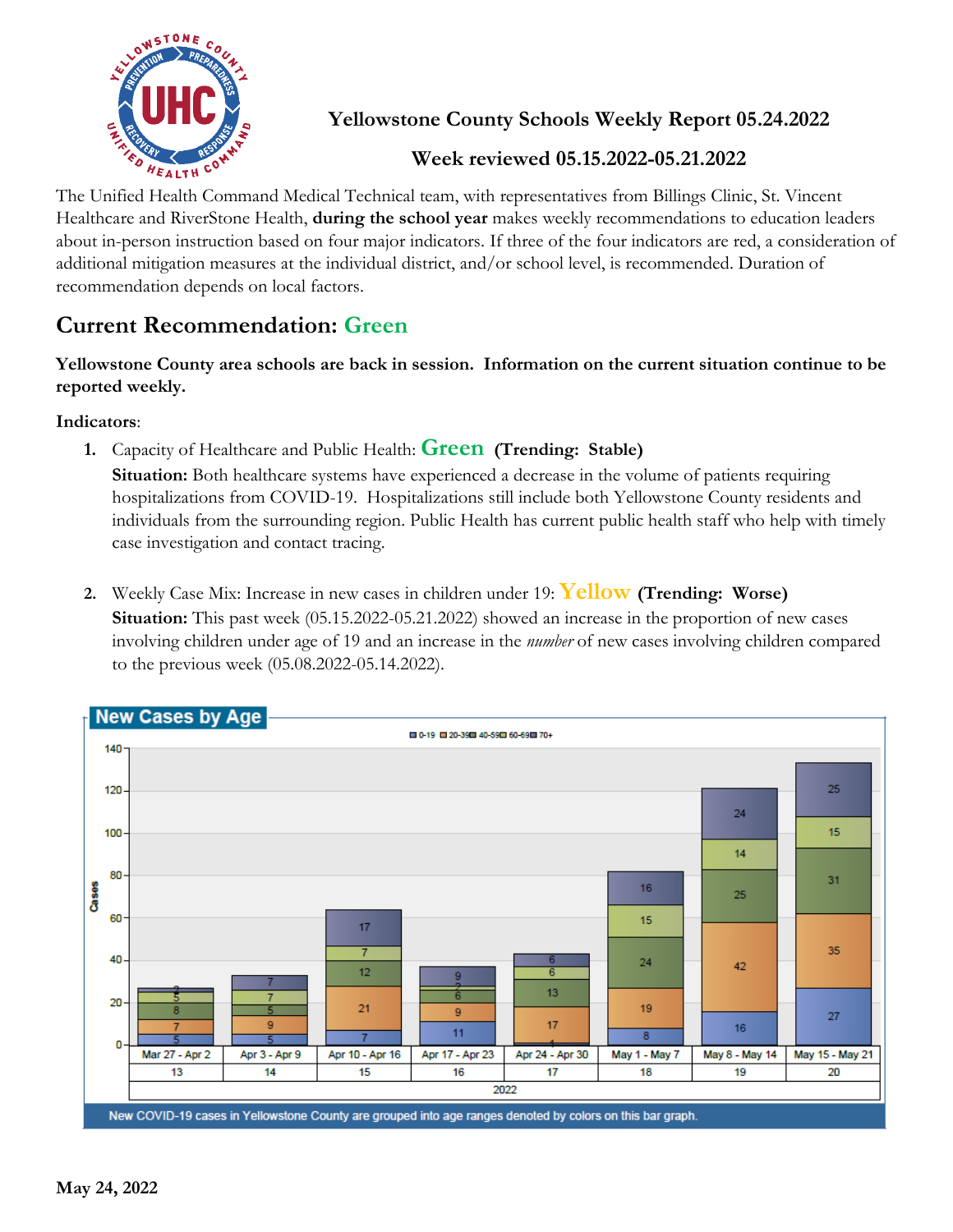

**3.** Weekly Average Daily Case Count per 100,000: **Green (Trending: Worse)**

## **Green <20; Yellow 20-49; Red >50 Currently: 12**

**Situation**: This indicator was red due to eighteen weeks in a row of being over the threshold of 25 cases per 100,000 and changed to red in week 33 of 2020 and again (08.15.2021-08.212021 and 01.09.2022- 01.15.2022). This past week (05.15.2022-05.21.2022) had an increase from the previous week (05.08.2022- 05.14.2022). This indicator remains green this week. The Unified Health Command Medical Technical team updated case thresholds for 2022. The new thresholds are 20-49 new cases per 100,000 is in the yellow, or warning category and 50 or more new cases per 100,000 reflects a rate that is in the red category.